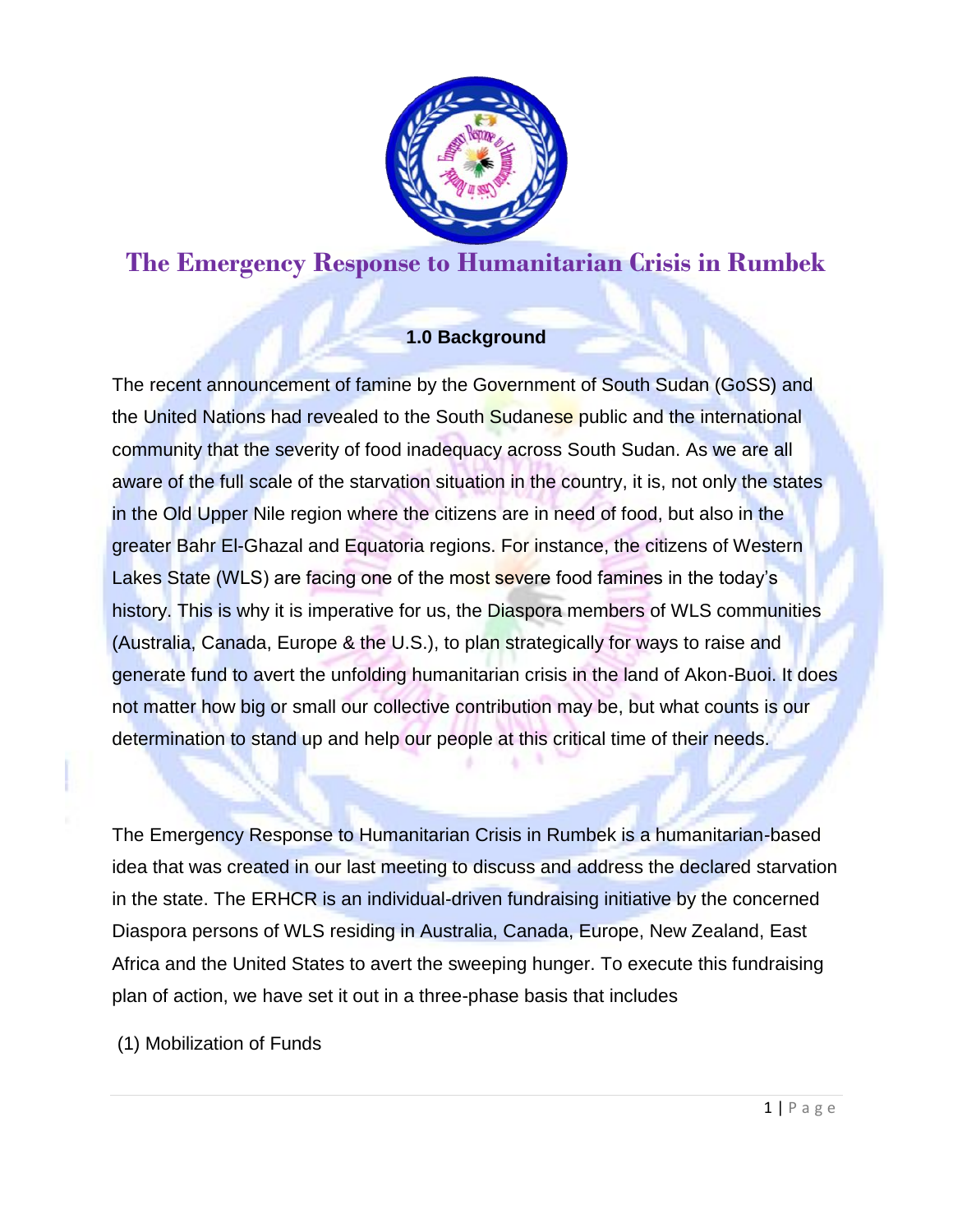#### (2) Procurement and Transportation of Food

(3) The Distribution of Food.

# **2.0 Mobilization of Funds**

The viability of this project would depend on how many people would financially pledge and contribute their money. The mobilization strategy to raise the necessarily fund to salvage the starvation is designed to specifically target the Diaspora members of the WLS communities residing in the aforementioned countries. It is worth mentioning that any member of our WLS who does not reside in one of the above-mentioned countries, but is willing to contribute financially is highly welcome to take part in this communitybased funding initiative.

Like any other fundraising plans, it is always important to have a target or an estimated amount of bags of food items to fundraise the money around. The ERHCR financial projection is to raise substantial fund that can afford our group to purchase an estimate of 10,000 bags (50kg) of Maize or Sorghum.

The following cost estimation or analysis would be based on different variety of food pricing. Most importantly, the exchange rates are based on "Spot Rates," which are the exchange rates that are determined by the time in which the willing buyer and the willing seller are discussing and negotiating with each other on the appropriate pricing of the goods based on the quality and quantity. Therefore, at the time of ascertaining these prices, the exchange rate for \$1 equals 3,240 Ugandan shillings (UGX).One can see this in the financial estimation table 1 below that the total cost of a 50-kg bag of Maize is 81,000 UGXs. In other words, 81,000 UGX equal \$25.00.

Our fund raising strategy would be based on the options below (see Table 1). Therefore, we, the designated committee, are appealing to the members of the Agaar-Dinka and Belle communities wherever they are in the world to pitch in their financial contribution of \$25 or more to at least to purchase a bag or more. This is a "dig-deep appeal" to our caring members of WLS to contribute anything.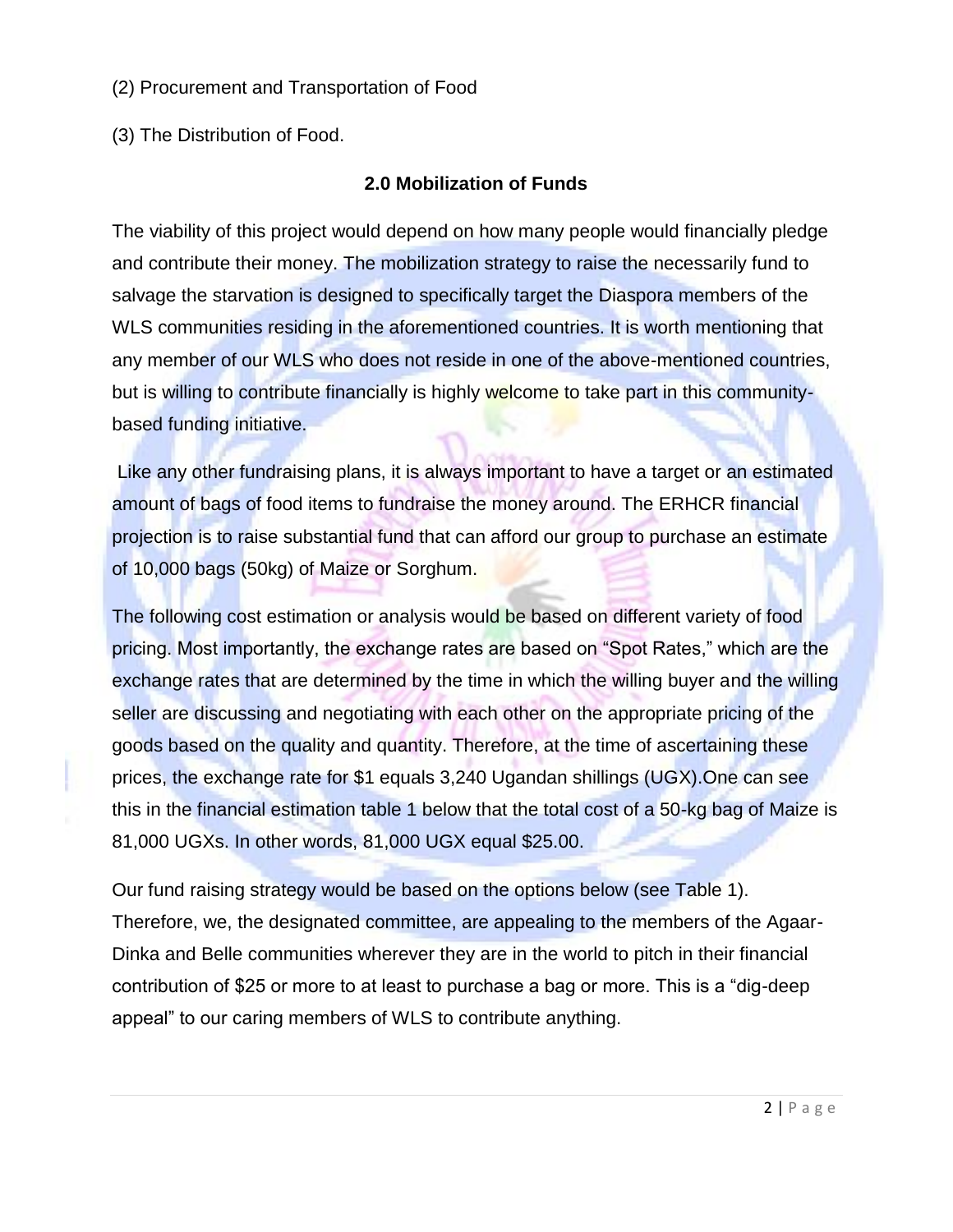**Breakdown of costs of food items and transportation from Uganda to Rumbek.**

| AMT/US\$ | <b>AMT/UGX</b> | No. of<br><b>Bags</b> | Qty/KG | <b>Items/Details</b>        | S/No                    |
|----------|----------------|-----------------------|--------|-----------------------------|-------------------------|
|          | 63,000         | $\overline{1}$        | 50     | <b>Maize Cereals/Grains</b> | 1                       |
|          | 18,000         |                       |        | <b>Costs of Transport</b>   |                         |
| 25.00    | 81,000         |                       |        | <b>Total costs</b>          |                         |
|          |                |                       |        |                             |                         |
|          | 95,000         | 1                     | 50     | Maize Flour                 | $\overline{2}$          |
|          | 18,000         |                       |        | <b>Costs of Transport</b>   |                         |
| 34.00    | 113,000        |                       |        | <b>Total costs</b>          |                         |
|          |                |                       |        |                             |                         |
|          | 175,000        | 1                     | 50     | <b>Bean</b>                 | $\overline{\mathbf{3}}$ |
|          | 18,000         |                       |        | <b>Costs of Transport</b>   |                         |
| 54.00    | 193,000        |                       |        | <b>Total costs</b>          |                         |
|          |                |                       |        |                             |                         |
|          | 180,000        | $\overline{1}$        | 50     | <b>Rice</b>                 | 4                       |
|          | 18,000         |                       |        | <b>Costs of Transport</b>   |                         |
| 55.00    | 198,000        |                       |        | <b>Total costs</b>          |                         |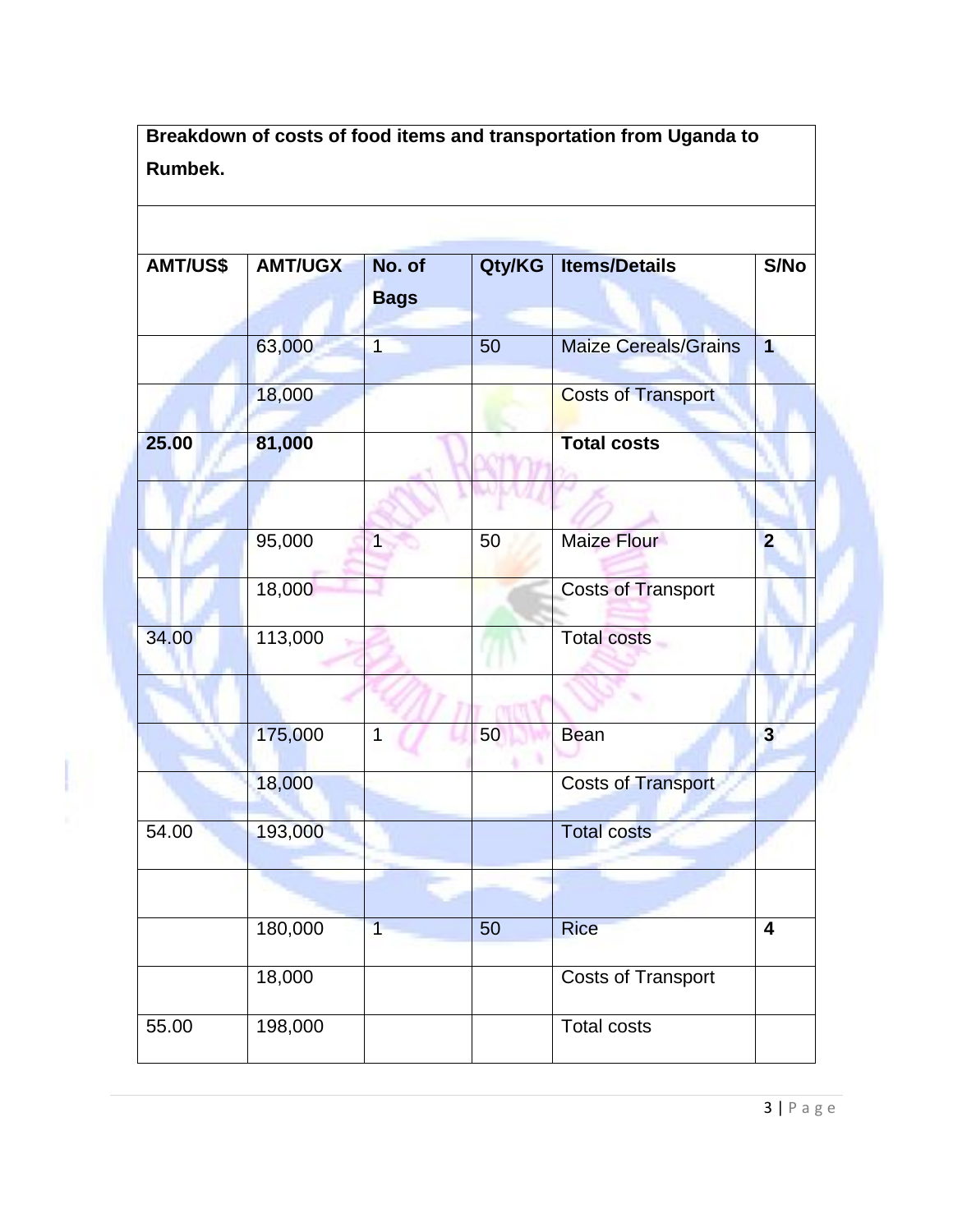### **3.0 Procurement & Transportation of Food Items**

The procurement of food items would take place immediately after the necessarily fund is tangibly collected. This would be followed by purchasing and transporting of the purchased quantity of food items from Uganda to Rumbek. To facilitate this phase of our plan, we suggested that a steering committee is formed to coordinate and deliberate between our community and the company in which these food items would be purchased from. Another suggestion would be based on how many people would substantially contribute their fair amount of the estimated money to realize the planned project. It is approximately estimated that, if we, the members of the WLS communities significantly contributed beyond expectations, therefore, we will be obliged to send some of member(s) of the Diaspora team to be part of the monitoring and facilitating committee.

## **4.0 Distribution of Food**

The final phase of our project would be the fair distribution of the purchased food items to the affected communities of WLS. The question on everyone's mind now is –how fairly can we distribute the purchased food without favoring some sections or communities over others? To remedy this foreseeable problem, we propose the equitable food distribution through the trusted traditional Agaar-Dinka and Belle Paramount Chiefs and other entities with high social regards. By so doing would give us an opportunity to reach out to the members of our communities who are living in the most inaccessible rural areas of WLS. We are also welcoming any suggestions on this matter that may produce a better alternative to the above-layout plan of action.

#### **5.0 Final Report**

This is the final stage where we would summarize the successes and failures of the ERHCR project. It would include the following: Summary of the fundraised, procurement & transportation of food items from Uganda to Rumbek, and the distribution process.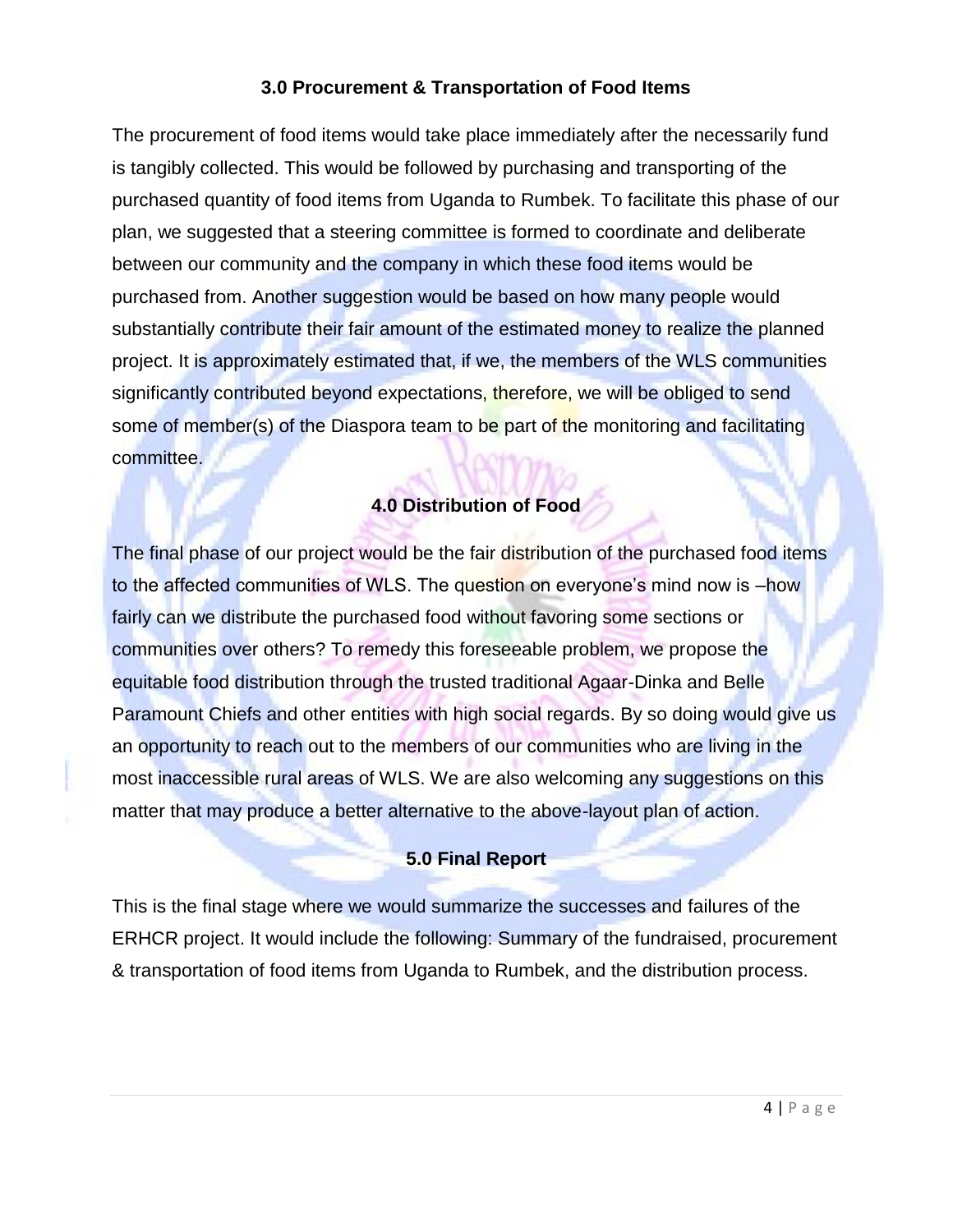| <b>Names</b>                     | <b>Department</b>        | <b>Contacts/e-mails</b> |  |
|----------------------------------|--------------------------|-------------------------|--|
| Angelo Mangar Maker (U.S.A)      | Program Chairperson      | 757-256-3258            |  |
| Mangok Makoi Mangok (AUS)        | Program Vice-chair       | 0402-682-893            |  |
| Adiel Ahoc Chol (Canada)         | <b>Program Secretary</b> |                         |  |
| <b>Australia Representatives</b> |                          |                         |  |
| <b>Dhiim Manyuon Gaak</b>        |                          | 0404-725-149            |  |
| Dok Majok Manyiel                |                          | 0470-454-515            |  |
| Mangok Makoi Mangok              |                          | 0402-682-893            |  |
| <b>Deng Enock Manyuon</b>        | <b>Media Vice-chair</b>  |                         |  |
| <b>Cholhok Dut</b>               | Member                   |                         |  |
| John Magang Chol                 | <b>Member</b>            |                         |  |
| <b>Canada Representatives</b>    |                          |                         |  |
| <b>Adiel Ahoc Chol</b>           |                          | 403-606-6864            |  |
| <b>Thomas Makoi</b>              |                          |                         |  |
| Ding Marial Apaj                 |                          |                         |  |
| Gai Mathiang Mayak               |                          |                         |  |
| <b>U.S.A Representatives</b>     |                          |                         |  |
| Nyakor Makoi Kojok               | Chairperson              | 602-465-6933            |  |
| Anthony Wal Mabor                | Member                   | 615-715-8400            |  |
| Malual Ater Aguai                | Member                   | 571-276-9832            |  |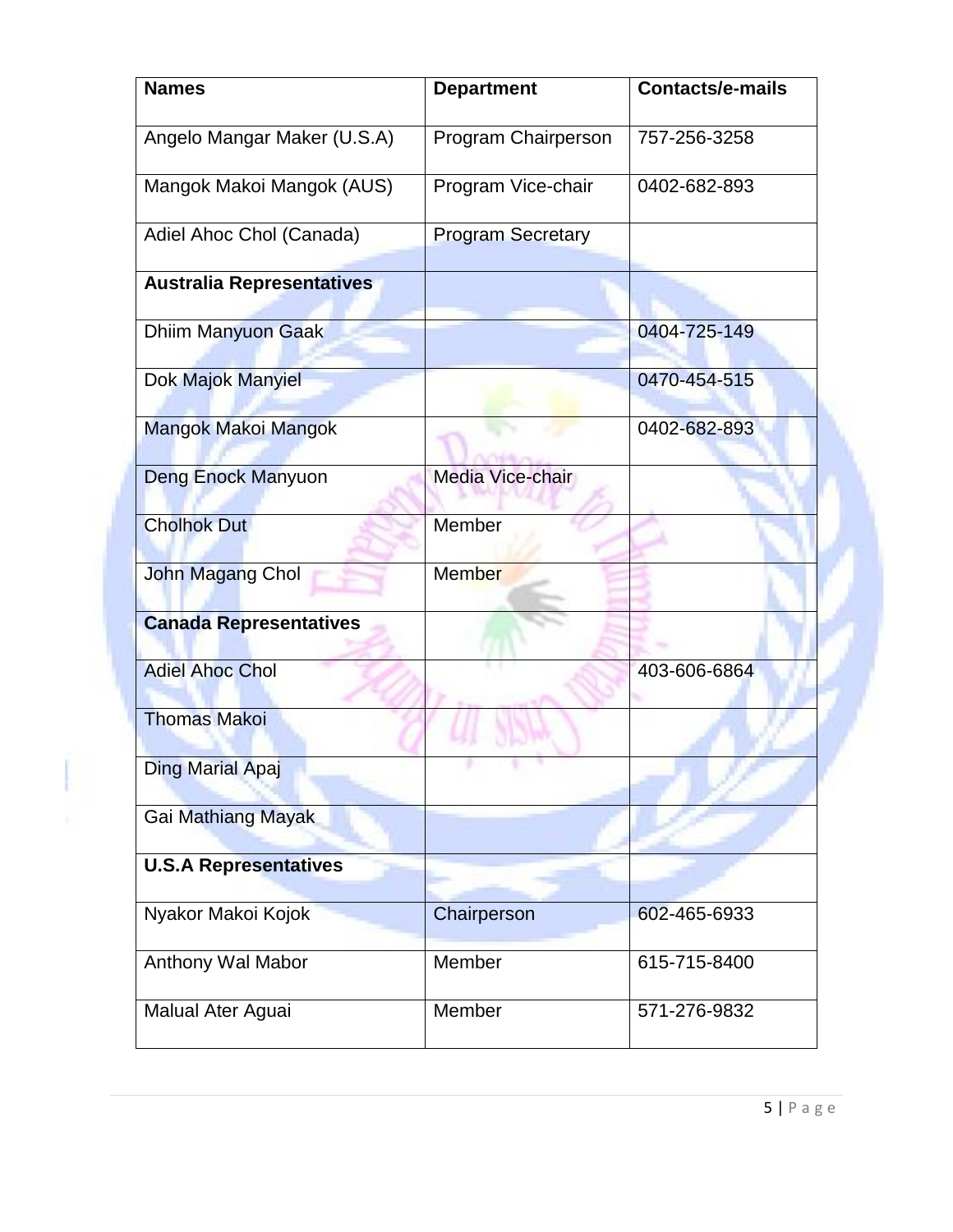| Angelo Mangar Maker                |                   | 757-256-3258    |
|------------------------------------|-------------------|-----------------|
| Justin Maker Bol                   | Media-Chairperson | 6146221723      |
| Nyiware Macuei Kodi                | Member            | 703-595-6329    |
| <b>Wal Peter Biet</b>              | Member            | 605-988-7629    |
| <b>Finland Representatives</b>     |                   |                 |
| <b>Kuei Gakmar Maliet</b>          |                   | 358466606752    |
|                                    |                   |                 |
| <b>Kenya Representatives</b>       |                   |                 |
| <b>Marial Dongrin Ater</b>         |                   | 254-706-627-774 |
| <b>Gorom Mangar</b>                |                   |                 |
| <b>Chol Kendeer</b>                |                   |                 |
| <b>South Sudan Representatives</b> |                   |                 |
| <b>Paul Marial Dot</b>             |                   |                 |
| <b>Moses Chol</b>                  |                   |                 |
| <b>Abdala Mariik</b>               |                   |                 |
| <b>Laat Kon</b>                    |                   |                 |
| <b>Justin Mathok</b>               |                   |                 |
| Juma Mabor Marial                  |                   |                 |
| <b>Uganda Representatives</b>      |                   |                 |
| Dominic Majok Makuei               |                   | 256-701-472-653 |
| KaMan Samson Madol                 | Media             | 256-777-003-626 |